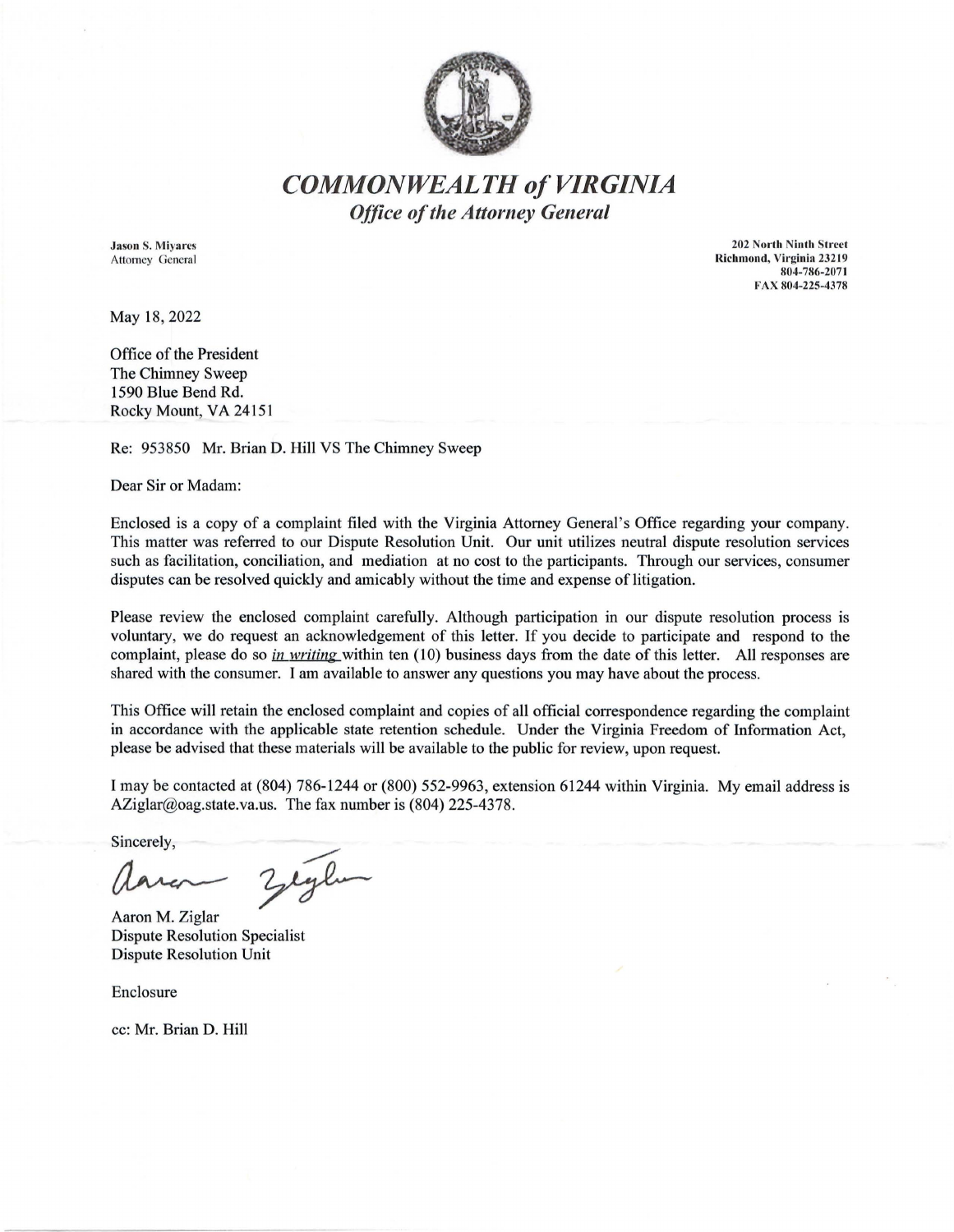

# *COMMONWEALTH of VIRGINIA Office of the Attorney General*

**Jason S. Mivares Attorney General** 

202 North Ninth Street Richmond. Virginia 232 19 804-786-2071 FAX 804-225-4378

#### DEAR CONSUMER:

#### THE ENCLOSED LETTER IS A COURTESY COPY FOR YOUR INFORMATION ONLY.

The Virginia Attorney General's Office has assigned your complaint and has sent this initial correspondence to the business.

Here are some things for you to be aware of as we work on your complaint.

- The business has been asked for a response *within 10 business days of the date of this letter.*
- The consumer is **NOT REQUIRED** to respond to this letter. No contact is necessary.
- **However,** if you need to share new information **OR** notify the Office that your complaint has been resolved, please contact the Investigator or the Dispute Resolution Specialist who is identified using the contact information listed at the bottom of the enclosed letter.

## THIS IS A COURTESY COPY FOR YOUR INFORMATION ONLY.